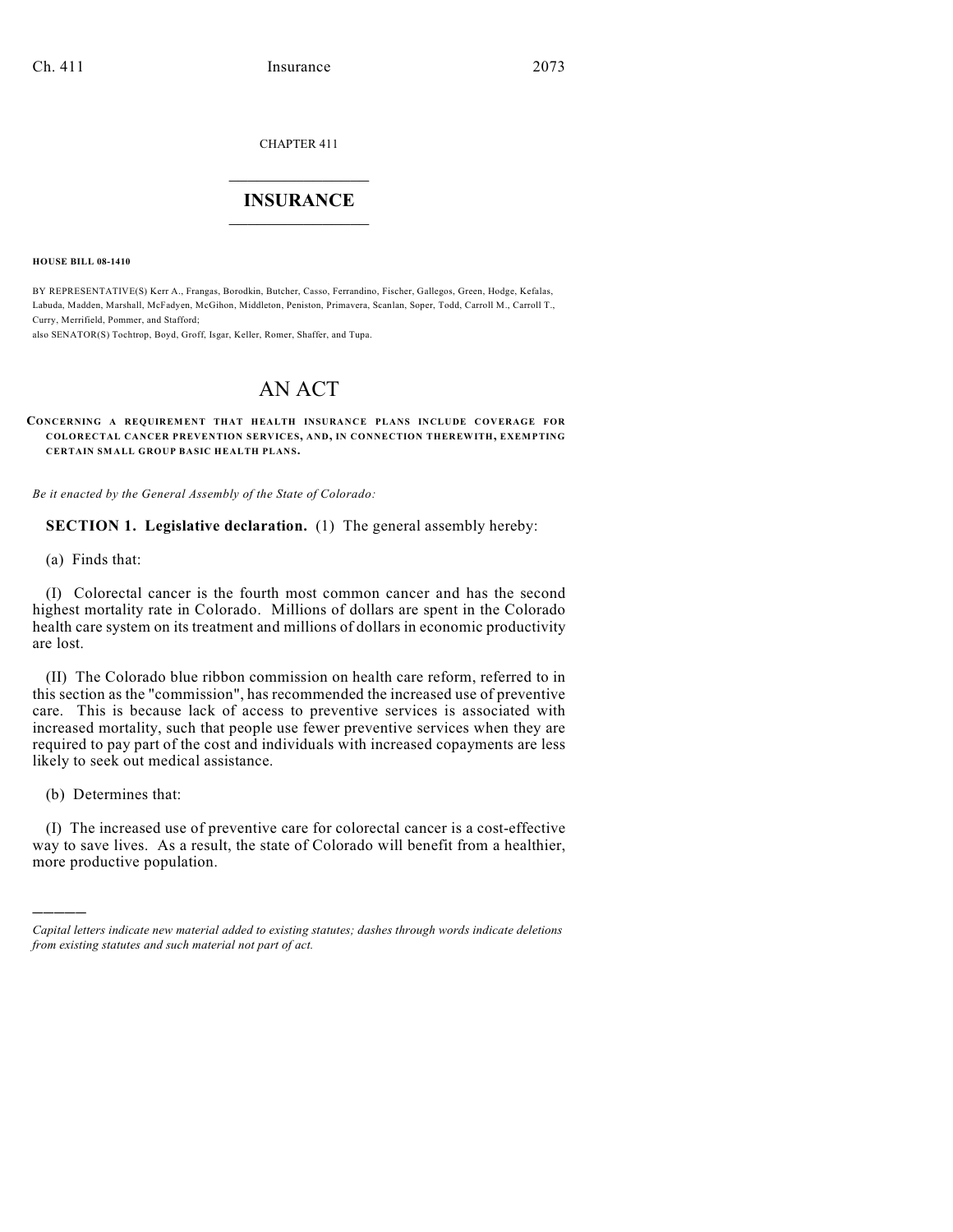(II) Insurance carriers should provide coverage for evidence-based and cost-efficient preventive screenings and services for colorectal cancer at limited cost sharing to the consumer; and

(c) Declares that this act is necessary to decrease coverage barriers and financial barriers that prevent many Coloradans from accessing preventive health care services. Greater access would result in better health, improved economic productivity, and lower overall spending on health care services.

**SECTION 2.** 10-16-104 (15), Colorado Revised Statutes, is amended, and the said 10-16-104 is further amended BY THE ADDITION OF A NEW SUBSECTION, to read:

**10-16-104. Mandatory coverage provisions - definitions.** (15) Notwithstanding any provision to the contrary, a small employer may purchase health benefit coverage that does not include the coverage for benefits pursuant to subsections (4), (5), (9), (10),  $\frac{d}{dt}$  (12), AND (18) of this section through a basic health benefit plan pursuant to section 10-16-105 (7.2) (b) (I) or (7.2) (b) (III) or that does not include coverage for benefits pursuant to subsections  $(5)$ ,  $(9)$ ,  $(10)$ , and (12), AND (18) of this section through a medical evidence-based health benefit plan authorized in section 10-16-105 (7.2) (b) (IV).

(18) **Preventive health care services.** (a) (I) EXCEPT AS SPECIFIED IN SUBPARAGRAPH (II) OF THIS PARAGRAPH (a), THE FOLLOWING POLICIES AND CONTRACTS THAT ARE DELIVERED, ISSUED, RENEWED, OR REINSTATED ON OR AFTER JULY 1, 2009, SHALL PROVIDE COVERAGE FOR THE TOTAL COST OF THE PREVENTIVE HEALTH CARE SERVICES SPECIFIED IN PARAGRAPH (b) OF THIS SUBSECTION (18):

(A) ALL INDIVIDUAL AND ALL GROUP SICKNESS AND ACCIDENT INSURANCE POLICIES, EXCEPT SUPPLEMENTAL POLICIES COVERING A SPECIFIED DISEASE OR OTHER LIMITED BENEFIT, THAT ARE DELIVERED OR ISSUED FOR DELIVERY WITHIN THE STATE BY AN ENTITY SUBJECT TO THE PROVISIONS OF PART 2 OF THIS ARTICLE;

(B) ALL INDIVIDUAL AND GROUP HEALTH CARE SERVICE OR INDEMNITY CONTRACTS ISSUED BY AN ENTITY SUBJECT TO THE PROVISIONS OF PART 3 OR 4 OF THIS ARTICLE; AND

(C) ANY OTHER INDIVIDUAL OR GROUP HEALTH CARE COVERAGE OFFERED TO RESIDENTS OF THIS STATE.

(II) NOTHING IN THIS SUBSECTION (18) SHALL BE DEEMED TO APPLY TO A BASIC HEALTH BENEFIT PLAN ISSUED PURSUANT TO SECTION 10-16-105 (7.2) (b) (I), (7.2) (b) (III), OR (7.2) (b) (IV).

(III) COVERAGE SHALL NOT BE SUBJECT TO POLICY DEDUCTIBLES. COPAYMENTS AND COINSURANCE MAY APPLY. FOR A HEALTH MAINTENANCE ORGANIZATION THAT DIRECTLY PROVIDES HEALTH CARE SERVICES TO ITS ENROLLEES, THE POLICY DEDUCTIBLES, COPAYMENTS, COINSURANCE, AND ANY OTHER FORM OF COST SHARING FOR THE TOTAL COSTS ASSOCIATED WITH THE COVERAGE REQUIRED BY THIS SUBSECTION (18) SHALL NOT EXCEED TEN PERCENT OFTHE COST OF THE PREVENTIVE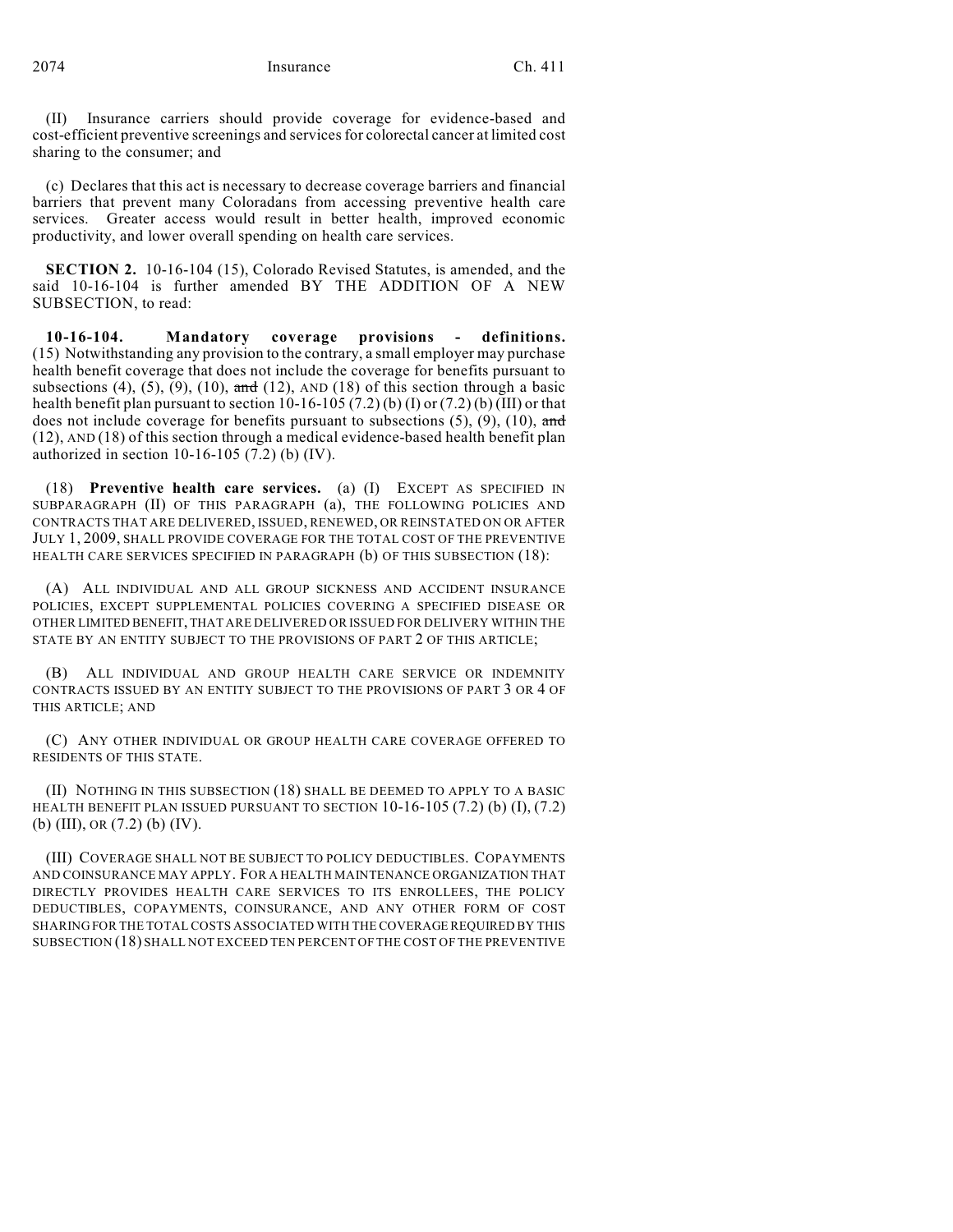## Ch. 411 Insurance 2075

HEALTH CARE SERVICE REQUIRED BY THIS SUBSECTION (18).

(b) THE COVERAGE REQUIRED BY THIS SUBSECTION (18) SHALL INCLUDE COVERAGE FOR THE TESTS SPECIFIED IN SUBPARAGRAPH (II) OF THIS PARAGRAPH (b) FOR THE EARLY DETECTION OF COLORECTAL CANCER AND ADENOMATOUS POLYPS FOR THOSE COVERED PERSONS WHO ARE SPECIFIED IN SUBPARAGRAPH (I) OF THIS PARAGRAPH (b):

(I) ASYMPTOMATIC, AVERAGE RISK ADULTS WHO ARE FIFTY YEARS OF AGE OR OLDER AND COVERED PERSONS WHO ARE AT HIGH RISK FOR COLORECTAL CANCER, INCLUDING COVERED PERSONS WHO HAVE A FAMILY MEDICAL HISTORY OF COLORECTAL CANCER; A PRIOR OCCURRENCE OF CANCER OR PRECURSOR NEOPLASTIC POLYPS; A PRIOR OCCURRENCE OF A CHRONIC DIGESTIVE DISEASE CONDITION SUCH AS INFLAMMATORY BOWEL DISEASE, CROHN'S DISEASE, OR ULCERATIVE COLITIS; OR OTHER PREDISPOSING FACTORS AS DETERMINED BY THE PROVIDER;

(II) THE FOLLOWING TESTS AS DETERMINED BY THE PROVIDER THAT DETECT ADENOMATOUS POLYPS OR COLORECTAL CANCER: MODALITIES THAT ARE CURRENTLY INCLUDED IN AN A RECOMMENDATION OR A B RECOMMENDATION BY THE TASK FORCE.

(c) FOR PURPOSES OF THIS SUBSECTION (18):

(I) "A RECOMMENDATION" MEANS A RECOMMENDATION ADOPTED BY THE TASK FORCE THAT STRONGLY RECOMMENDS THAT CLINICIANS PROVIDE A PREVENTIVE HEALTH CARE SERVICE FOR THE EARLY DETECTION OF COLORECTAL CANCER OR ADENOMATOUS POLYPS TO ELIGIBLE PATIENTS BECAUSE THE TASK FORCE:

(A) FOUND GOOD EVIDENCE THAT THE PREVENTIVE HEALTH CARE SERVICE IMPROVES IMPORTANT HEALTH OUTCOMES; AND

(B) CONCLUDED THAT THE BENEFITS OF THE PREVENTIVE HEALTH CARE SERVICE SUBSTANTIALLY OUTWEIGH ITS HARMS.

(II) "B RECOMMENDATION" MEANS A RECOMMENDATION ADOPTED BY THE TASK FORCE THAT RECOMMENDS THAT CLINICIANS PROVIDE A PREVENTIVE HEALTH CARE SERVICE FOR THE EARLY DETECTION OF COLORECTAL CANCER OR ADENOMATOUS POLYPS TO ELIGIBLE PATIENTS BECAUSE THE TASK FORCE:

(A) FOUND AT LEAST FAIR EVIDENCE THAT THE PREVENTIVE HEALTH CARE SERVICE IMPROVES IMPORTANT HEALTH OUTCOMES; AND

(B) CONCLUDED THAT THE BENEFITS OF THE PREVENTIVE HEALTH CARE SERVICE OUTWEIGH ITS HARMS.

(III) "TASK FORCE" MEANS THE U.S. PREVENTIVE SERVICES TASK FORCE, OR ANY SUCCESSOR ORGANIZATION, SPONSORED BY THE AGENCY FOR HEALTHCARE RESEARCH AND QUALITY, THE HEALTH SERVICES RESEARCH ARM OF THE FEDERAL DEPARTMENT OF HEALTH AND HUMAN SERVICES.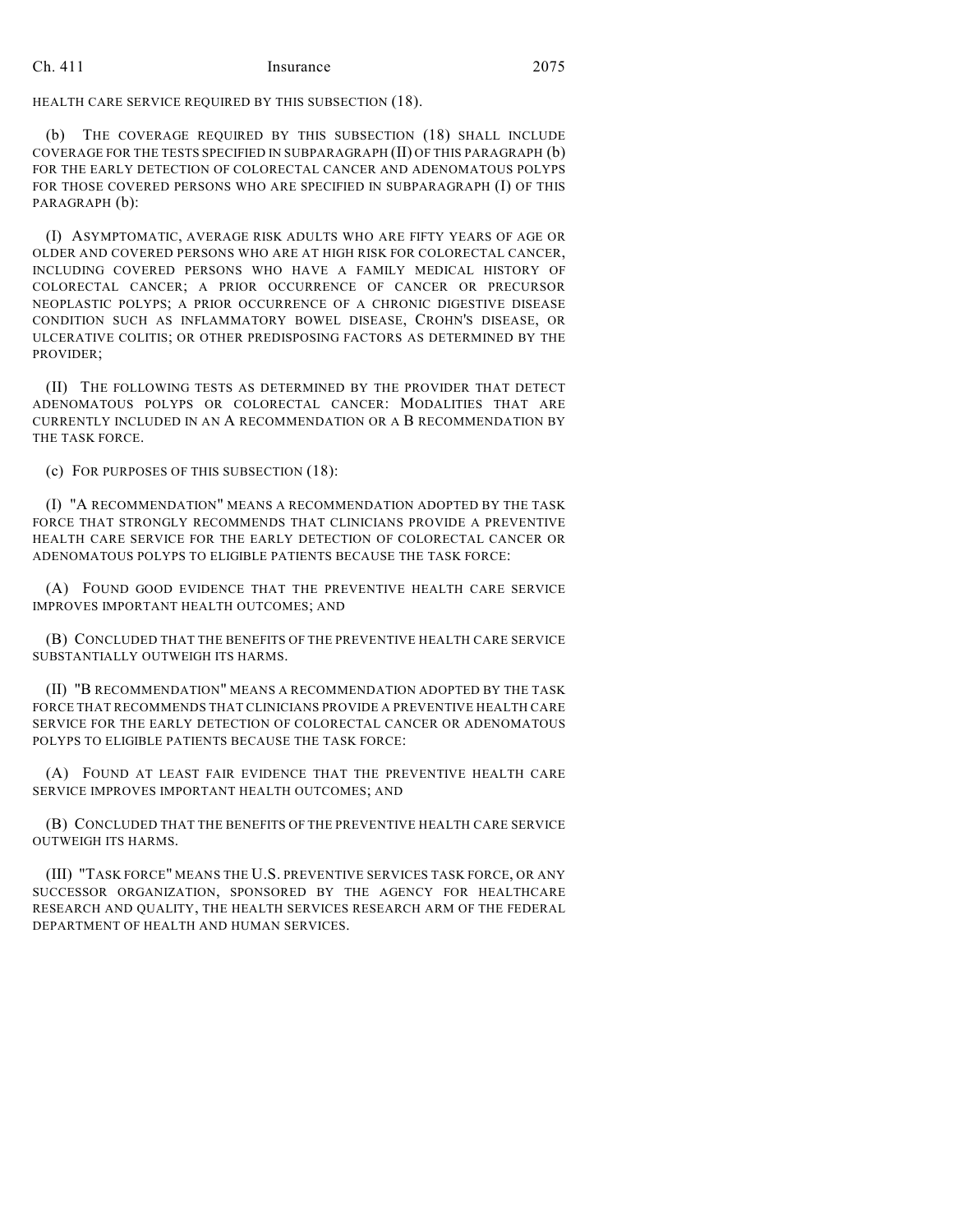#### 2076 Insurance Ch. 411

(d) THE HEALTH CARE SERVICE PLAN ISSUED BY AN ENTITY SUBJECT TO THE PROVISIONS OF PART 4 OF THIS ARTICLE MAY PROVIDE THAT THE BENEFITS PROVIDED PURSUANT TO THIS SUBSECTION (18) SHALL BE COVERED BENEFITS ONLY IF THE SERVICES ARE RENDERED BY A PROVIDER WHO IS DESIGNATED BY AND AFFILIATED WITH THE HEALTH MAINTENANCE ORGANIZATION.

**SECTION 3.** 10-16-105 (7.2) (b) (I), (7.2) (b) (III), the introductory portion to 10-16-105 (7.2) (b) (IV), and 10-16-105 (7.2) (b) (IV) (A), Colorado Revised Statutes, are amended to read:

**10-16-105. Small group sickness and accident insurance - guaranteed issue - mandated provisions for basic health benefit plans - rules - benefit design advisory committee - repeal.** (7.2) The commissioner shall promulgate rules to implement a basic health benefit plan and a standard health benefit plan to be offered by each small employer carrier as a condition of transacting business in this state. The commissioner shall survey small group carriers to determine the range of health benefit plans available annually. The commissioner shall implement a basic plan that approximates the lowest level of coverage offered in small group health benefit plans. A basic health benefit plan may be based on the latest medical evidence. The commissioner shall implement a standard plan that approximates the average level of coverage offered in small group health benefit plans. In determining levels of coverage, the commissioner shall consider factors such as coinsurance, copayments, deductibles, out-of-pocket maximums, and covered benefits. The commissioner shall amend the rules to implement the basic and standard health benefit plans no more frequently than once every two years. The rules shall be in conformity with article 4 of title 24, C.R.S., and shall incorporate the following standard health benefit plan design described in paragraph (a) of this subsection (7.2) and the various options for the basic health benefit plan design described in paragraph (b) of this subsection (7.2):

(b) (I) A basic health benefit plan may reflect a basic health benefit plan that does not include coverage pursuant to the mandatory coverage provisions of section 10-16-104 (4), (5), (9), (10), and (12), AND (18).

(III) A basic health benefit plan may reflect a basic health benefit plan that does not include coverage pursuant to the mandatory coverage provisions of section 10-16-104 (4), (5), (9), (10),  $\frac{1}{\text{and}}$  (12), AND (18) and is a high deductible plan that would qualify for a health savings account pursuant to 26 U.S.C. sec. 223. A carrier may apply deductible amounts for mandatory health benefits for child supervision services or prosthetic devices pursuant to section 10-16-104 (11) and (14) if such mandatory benefits are not considered by the federal department of treasury to be preventive or to have an acceptable deductible amount.

(IV) On and after January 1,  $2008$  2009, a basic health benefit plan may reflect a medical evidence-based health benefit plan that:

(A) Does not include coverage pursuant to the mandatory coverage provisions of section 10-16-104 (5), (9), (10), and (12), AND (18);

**SECTION 4.** 10-16-103.3, Colorado Revised Statutes, is amended BY THE ADDITION OF A NEW SUBSECTION to read: